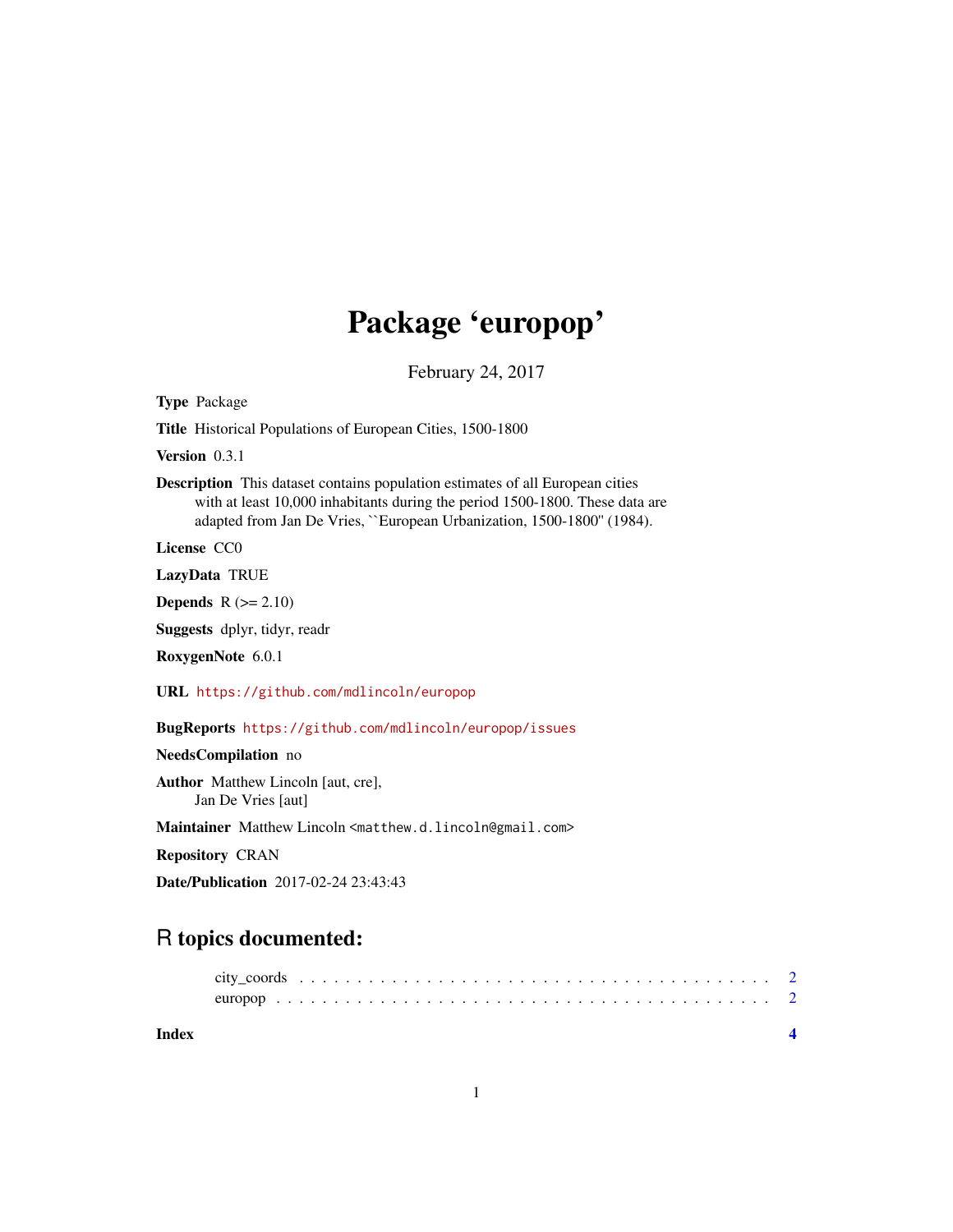<span id="page-1-2"></span><span id="page-1-0"></span>

#### Description

Coodinates of European Cities

#### Usage

city\_coords

#### Format

A data frame with 379 rows and 3 columns

lat Double. Latitude.

lon Double. Longitude.

city Character. City name.

#### Note

This table can be joined to the [europop](#page-1-1) table by the city column.

<span id="page-1-1"></span>europop *Historical Population Data for Urban Europe*

#### Description

All cities that had a population of at least 10,000 at some point between 1500-1800 are included.

#### Usage

europop

#### Format

A data frame with 2653 rows and 4 columns:

city Character. City name (in native language.)

region Character. Region that city belongs to. One of the following:

- Scandinavia
- England and Wales
- Scotland
- Ireland
- The Netherlands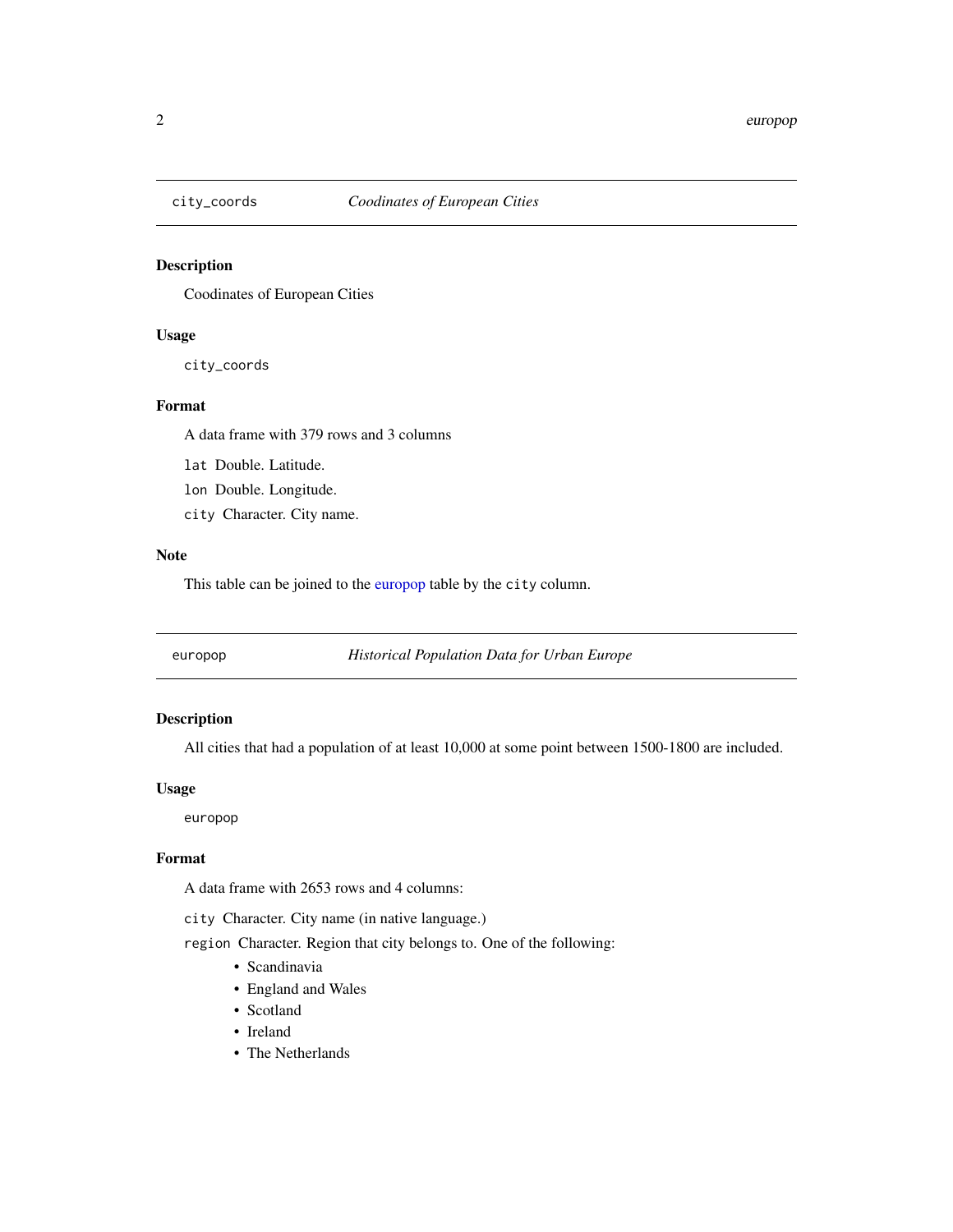#### <span id="page-2-0"></span>europop 3

- Belgium
- Germany
- France
- Switzerland
- Northern Italy
- Central Italy
- Southern Italy
- Spain
- Portugal
- Austria and Czechoslovakia
- Poland

#### year Integer.

population Integer. Population in the thousands. 0 represents a population under 1,000 (such cities are presented, in De Vries' words, "for information only"). NA is used when the population value is unknown.

#### Note

This table can be joined to the [city\\_coords](#page-1-2) table by the city column.

#### Source

Jan De Vries, *European Urbanization, 1500-1800* (Cambridge: Harvard University Press, 1984), Appendix 2. (De Vries' sources for these numbers are cataloged in Appendix 2.)